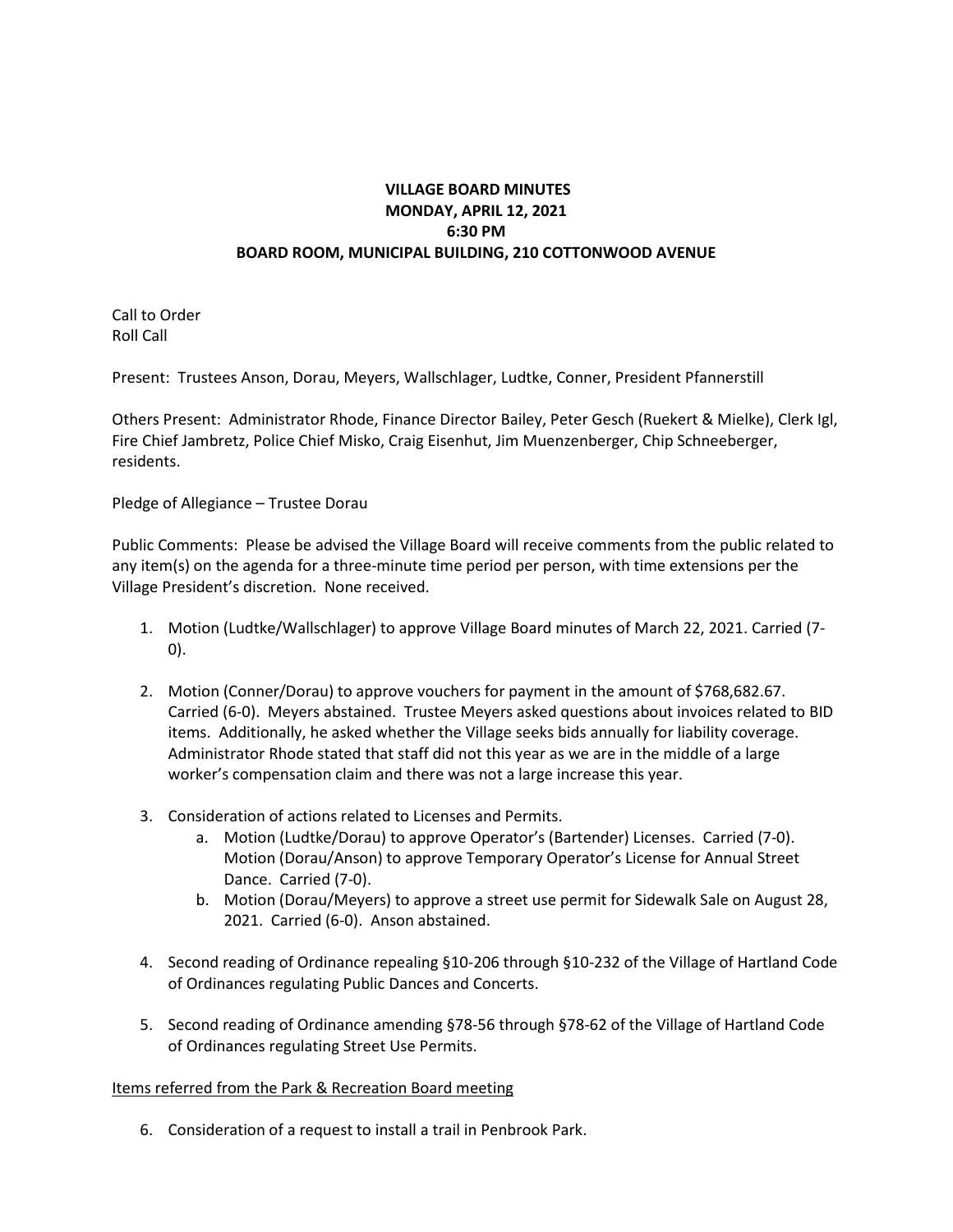Jim Muenzenberger stated that the ECOS Committee had reviewed initiatives of the plan created by the ECOS Task Force and this trail was included. He stated that the northern end of the trail exists to some extent, however, the southern end is much thicker. It would be the intent to bring equipment in to clear the path, particularly the southern end. Administrator Rhode stated that this is a budgeted item and hopefully will be the first of many projects that the ECOS Committee can tackle. Motion (Meyers/Anson) to approve the installation of a trail in Penbrook Park. Carried (7-0).

## Other Items for Consideration

7. Discussion and consideration of a conceptual plan for development of vacant property west of the end of Badger Drive and Eagle Pass by Neumann Developments, Inc.

It was noted that there was no representative from Neumann Developments present. Motion (Dorau/Conner) to postpone this item to the April 26 Village Board meeting. Carried (7-0).

8. Discussion and consideration of a motion to award the 2021 Crack Sealing Program.

Peter Gesch, R & M, stated that the Village annually conducts crack sealing. He stated that the project had been put out for bids, received three responses, however, one did not complete the bid form completely and was rejected. He stated that four mandatory alternates were added to better align the project with budgeted funds. The low bid received was from Thunder Road LLC who did work satisfactorily for the Village in 2019. Motion (Meyers/Ludtke) to award the 2021 Crack Sealing Program to Thunder Road, LLC for a total contract amount of \$38,490. Carried (7- 0).

9. Announcements: The following individuals will be given an opportunity to make announcements at the meeting in regards to (1) activities taken since the previous meeting on behalf of the community, (2) future municipal activities, and (3) communications received from citizens. It is not contemplated that these matters will be discussed or acted upon. The following individuals may provide announcements: Village President or individual Village Board members or Village Administrator or other Village Staff members.

Police Chief Misko stated that an aware ceremony will be held at Oakwood Church regarding the shooting that took place. It is a private event with the Village Board and Police & Fire Commission being invited to attend.

Fire Chief Jambretz provided a video from the recent apartment fire in which the "blitz attack" technique was utilized. He stated that 14 departments were called to assist with the first engine arriving on scene in 8 minutes. He stated that the Hartland Police Department assisted in evacuations. Chief Jambretz also provided details on assisting on Good Friday for grass fires in the Menomonee Falls area.

Peter Gesch, R & M, provided updates including the Nixon Park pond dredging project stating that finishing grading and seeding is to be done this week. He stated that the utility project is wrapping up on Imperial Drive, patching in Mary Hill is scheduled for this week and the paving